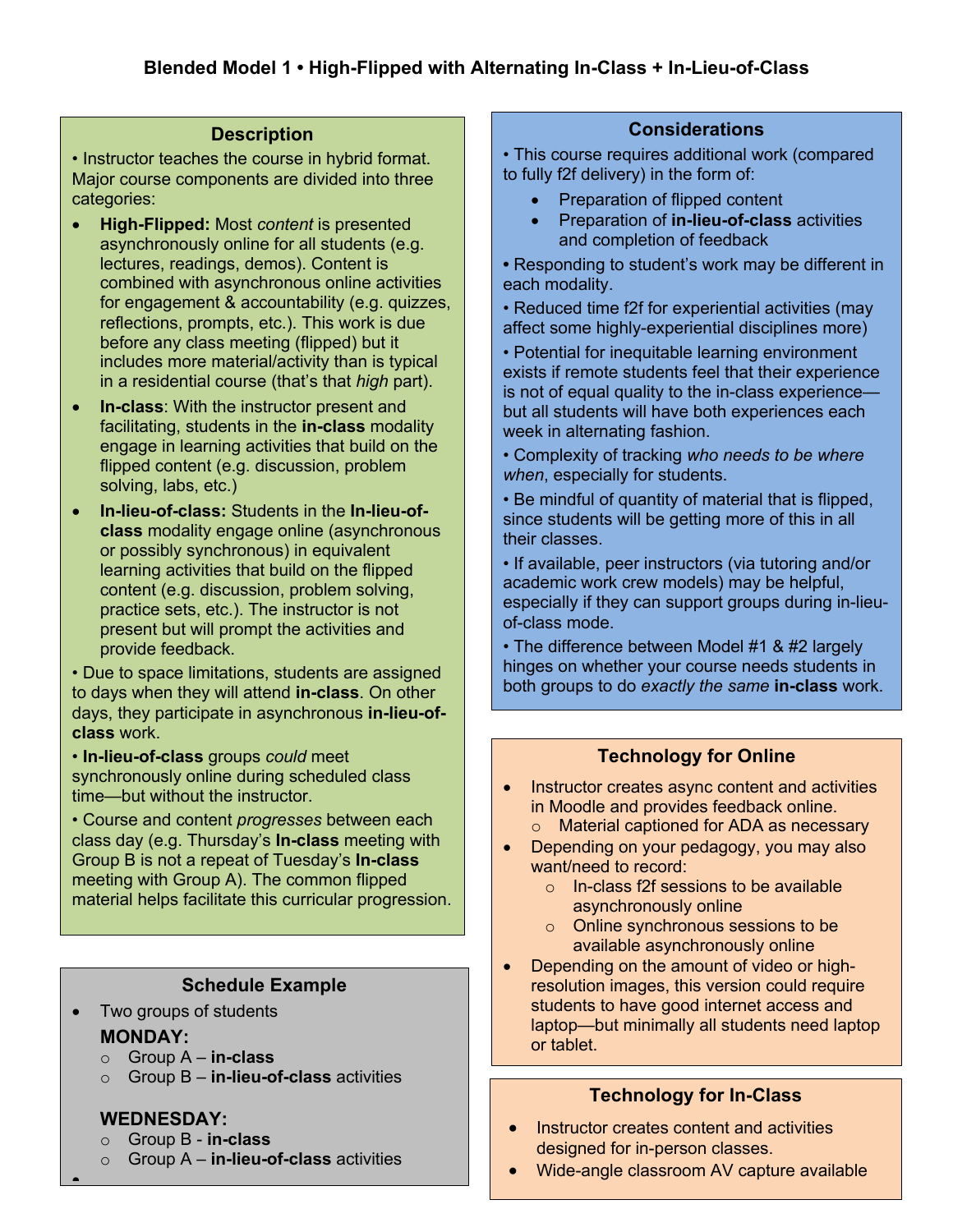### **Description**

• A majority of the course is conducted asynchronously through Moodle. Major course components are designed as follows:

- **Content:** Most *content* is presented asynchronously online for all students (e.g. lectures, readings, demos).
- **Accountability/Motivation:** Content is combined with asynchronous online activities for engagement & accountability (e.g. quizzes, reflections, prompts, etc.).
- **Active Learning**: Students engage in online learning activities that build on the content (e.g. discussion forums, individual or group problem solving, projects, etc.). The instructor creates the activities and provides feedback

• Due to space limitations, students are assigned to days when they will attend **in-class**.

• Instructor uses each scheduled class time to meet with this smaller group of students. Each student is able to meet with the faculty member at least once per week.

• Each small group session (tutorial) replicates the same materials or activities, so all students get access to the same instruction when it's their turn to attend.

• **In-lieu-of-class** groups continue to complete asynchronous online components of the course that occupy them when it's not their day to meet.

• Additional provisions will need to be made for this contact with fully remote students.

# **Schedule Example**

• Two groups of students

### **MONDAY:**

- o Group A **in-class tutorial**
- o Group B **in-lieu-of-class** activities

# **WEDNESDAY:**

- o Group B **in-class tutorial** [same as Mon]
- o Group A **in-lieu-of-class** activities
- Provision for a **Group C**
	- o Remote tutorial with instructor at alternate time

# **Considerations**

• This model requires redesigning the course to work as a primarily online course.

• Students would attend 1/2 to 1/3 of a usual semester's in-person class sessions (thus the conception of these times as *tutorials*)

• The replication of material in each scheduled class day may slow the progression of the course and limit overall content.

• This course does require additional work when there are fully remote students who cannot attend any of the tutorials. An open office hour may allow for tutoring of these students.

**•** Additional responding to student's work will be required for online components.

• Reduced time f2f for experiential activities (may affect some highly-experiential disciplines more)

• The model may fit more for classes with frequent group discussion or ongoing group/individual projects.

• Potential for inequitable learning environment exists if remote students feel that their experience is not of equal quality to the in-class experience but all students will have instructor contact each week in alternating fashion.

• Complexity of tracking *who needs to be where when*, especially for students.

• If available, peer instructors (via tutoring and/or academic work crew models) may be helpful, especially if they can support groups during in-lieuof-class mode.

# **Technology for Online**

- Instructor creates async content and activities in Moodle and provides feedback online.
	- o Material captioned for ADA as necessary
- Depending on the amount of video or highresolution images, this version could require students to have good internet access and laptop—but minimally all students need laptop or tablet.
- Depending on your pedagogy, you may also want/need to record in-class sessions to be available asynchronously online.

# **Technology for In-Class**

- Instructor creates activities designed for inperson classes.
- Wide-angle classroom AV capture available

•